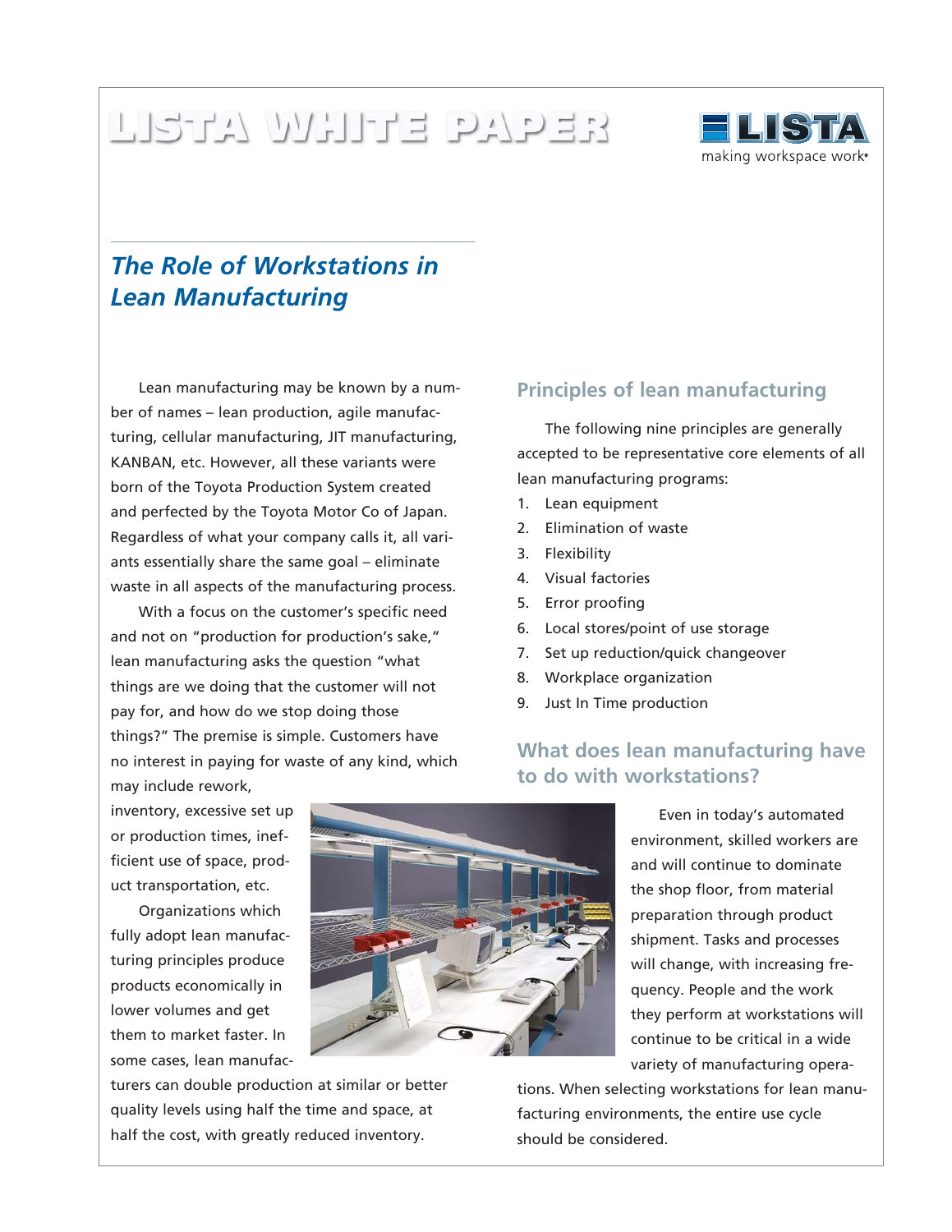The Workstation Use Cycle consists of the following phases:

- Initial installation
- Adjustment and flexibility during use
- **Reconfiguration**
- Individual workstation
- Entire facility layout

Lean principles may be applied in all phases of the workstation use cycle. The following sections discuss workstation attributes as they relate to the nine lean manufacturing principles outlined above.

### **Lean principles and workstation features**

#### *1. Lean equipment*

Workstations must be thought of as production equipment, and not as "furniture". The term "lean equipment" is an umbrella term that may be applied to equipment that exhibits characteristics such as quick changeover, no/minimal maintenance and error proofing in set ups. To determine if a workstation may be considered "lean", evaluate it in terms of each of these categories: How



quickly can changeover be accomplished? What maintenance does the system require and how often? How easily can an

operator make an error when setting up or using the workstation? These questions are examined in greater detail in other sections of this paper.

#### *2. Elimination of waste*

**Wasted Workstation Parts**. Workstation layouts should be expandable at low cost and with minimal extra part purchases. For example, when converting from a single-sided workstation to a double-sided workstation, or from stand-alone to in-line, consider the incremental cost for additional parts required. Ask which parts previously purchased are not usable in the new layout. Incremental costs for these conversions can vary dramatically depending on the workstation design.

**Wasted Space**. Factory floor space savings can be substantial depending upon workstation design and the layout selected. By making the most effective use of vertical space above and below the worksurface, worksurface area can be reduced and the footprint of the workstation

decreased – sometimes as much as 30%. Consider the space that structural components of workstations use, such as columns and frames, and look for workstations with small, high strength structures so the worksurface area



can be maximized within the workstation envelope, and not be unduly impacted by the intrusion of columns or other structural members.

#### *3. Flexibility*

Flexibility is the ability to adjust easily to change and to be adaptable. This applies to changes at the individual workstation as well as changes in the process flow or facility layout. Modular systems (as opposed to stand-alone units) are inherently the most flexible in this regard. Modular systems are characterized by the sharing of structural components and the ability to create layouts such as in-line, C, X, U, or L layouts. The ability to easily and quickly convert from one layout to another is important if a system's flexibility is to be truly practical. There are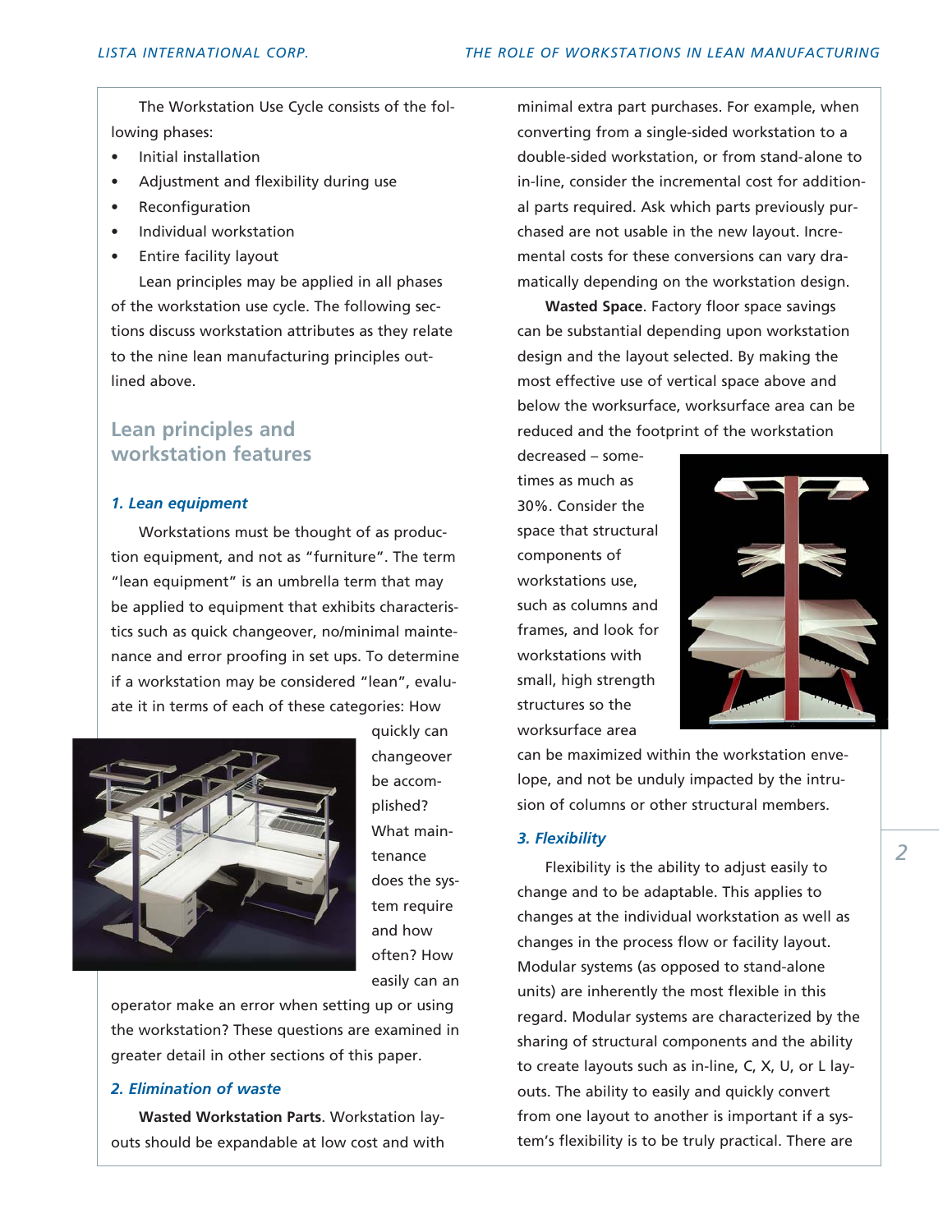great differences between workstations in the ease with which layouts can be changed, and the associated costs.

#### *4. Visual factories*

Visual Factories, Visual Management, or Management by Eye are all terms that refer to the ability to quickly assess the state of production

activity by simply looking around. Clear lines of sight and use of color are two important concerns. Clear lines of sight are important to be able to see production bottlenecks, operator movements, parts shortages or floor inventory issues, etc. Work stations need to have slim structural profiles and a minimum of visual obstacles that may interfere with observations. Color may be used to code processes, departments, or product lines. The ability to add or change color accents on workstations enables managers to use color for these purposes.

#### *5. Error proofing*



Specific instructions are typically provided for the set up of workstations based upon the task, product, or tools to be used. Diagrams may be used showing locations of essential tools and materials. Set up personnel need to be able to set up workstations with less opportunity to make errors. When performing set ups, accu-

rate assembly, placement and leveling of system components is best achieved when there are no tools or hardware required, and when the components can be attached to the system in a prede-

fined location by means of a positive "lock" connection. This eliminates the need for leveling, calibration, or the potential to incorrectly assemble attachment hardware. Eliminating the need for tools also prevents use of an incorrect tool, such as a damaged screwdriver or over-sized wrench, which could damage hardware or result in the inability to properly tighten the hardware and increasing risk of injury.

#### *6. Local stores/point of use storage*

Local stores are "mini" storage areas for tools and materials located close to the point of use, containing quantities sufficient to maintain production but without any excess. Point of use storage locates materials as close to their point of incorporation in the prod-



uct as possible, typically at the workstation itself. Workstation systems may incorporate part bin boards, carousels, parts storage and transport carts, off-line parts kitting modules, or flow rack modules, to support the concept. Workstation systems that enable users to configure parts racks,



mobile parts carts, flow racks, etc. using interchangeable system components not only facilitate the creation

of local stores, but further contribute to the overall agility of the equipment on the factory floor. For example, a mobile parts cart that can use all the same parts storage accessories as the workstation allows for easy transfer of parts from delivery carts to point of use storage.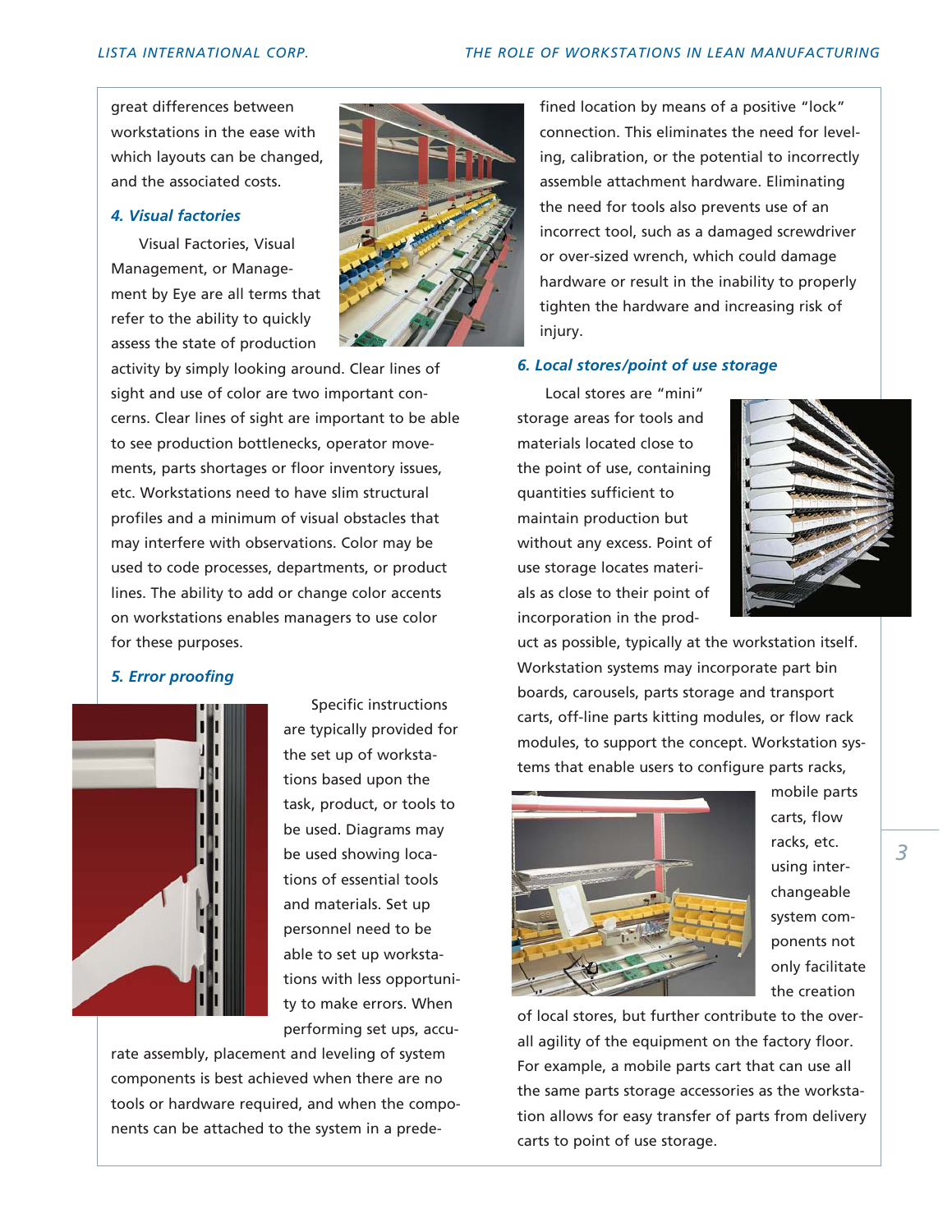#### *7. Set up reduction/quick changeover*

As product variety increases, and lot sizes decrease, the need to more frequently create new set ups at the workstation exists. To optimize production efficiencies, operators must be encouraged and be able to make adjustments to the workstation. They should find this easy to accom-



plish, and preferably, without the need to involve other people. Adjustments such as changing

the height or angle of shelves, adding or relocating tool and equipment holders, positioning materials on the workstation for easy access, adjusting lighting, etc. are most easily accomplished when no tools are required and components are light weight. In multi-shift operations, workers on different shifts need to be able to make adjustments to the workstation to accommodate their physical attributes.

#### *8. Workplace organization*

Organizing a work area for the maximum possible efficiency is essential for cycle time reduction and process control. Tools and materials should be arranged near the operator according to frequency of use, and returned to designated tool holders or storage areas.

The ability to fully utilize the vertical space available at the workstation is critical to effective workplace organization. This includes space above and also below the worksurface, which is often overlooked. For example, shelving installed below the worksurface can be an excellent place for storage of tools, fixtures, or materials that are only seldom used. Maximize use of vertical space

by selecting workstations that take the most advantage of the space above the factory floor. The average male can reach to 7.5' when standing, and the workstation should make full use of this reach envelope. Items used less frequently can be positioned further from the operator, often on swing arms, moveable platforms, or shelves to bring the items within the reach envelope when needed. Drawers should be able to be located at any position beneath the worksurface – right, left, or center – to accommodate all possibilities for best positioning.

Workstation manufacturers who offer a wide range of storage options such as tool holders, material bins, drawer units, shelves in a variety of depths, etc. will better be able to support workplace organization. Orderliness results in minimum waste of human energy while contributing to effective inventory management at the workstation.



#### *9. Just in time production*

Just in time production requires that only the needed number of units be produced on demand. This results in smaller lot sizes and greater product variety. Workstations must be easily reconfigured and set up to enable small lot size, or even lot size one production, practical and affordable. The workstation should be system compatible with off-line kitting practices and parts delivery methods. Examples include a parts/kit cart that can be rolled up to and "plugged in" to the